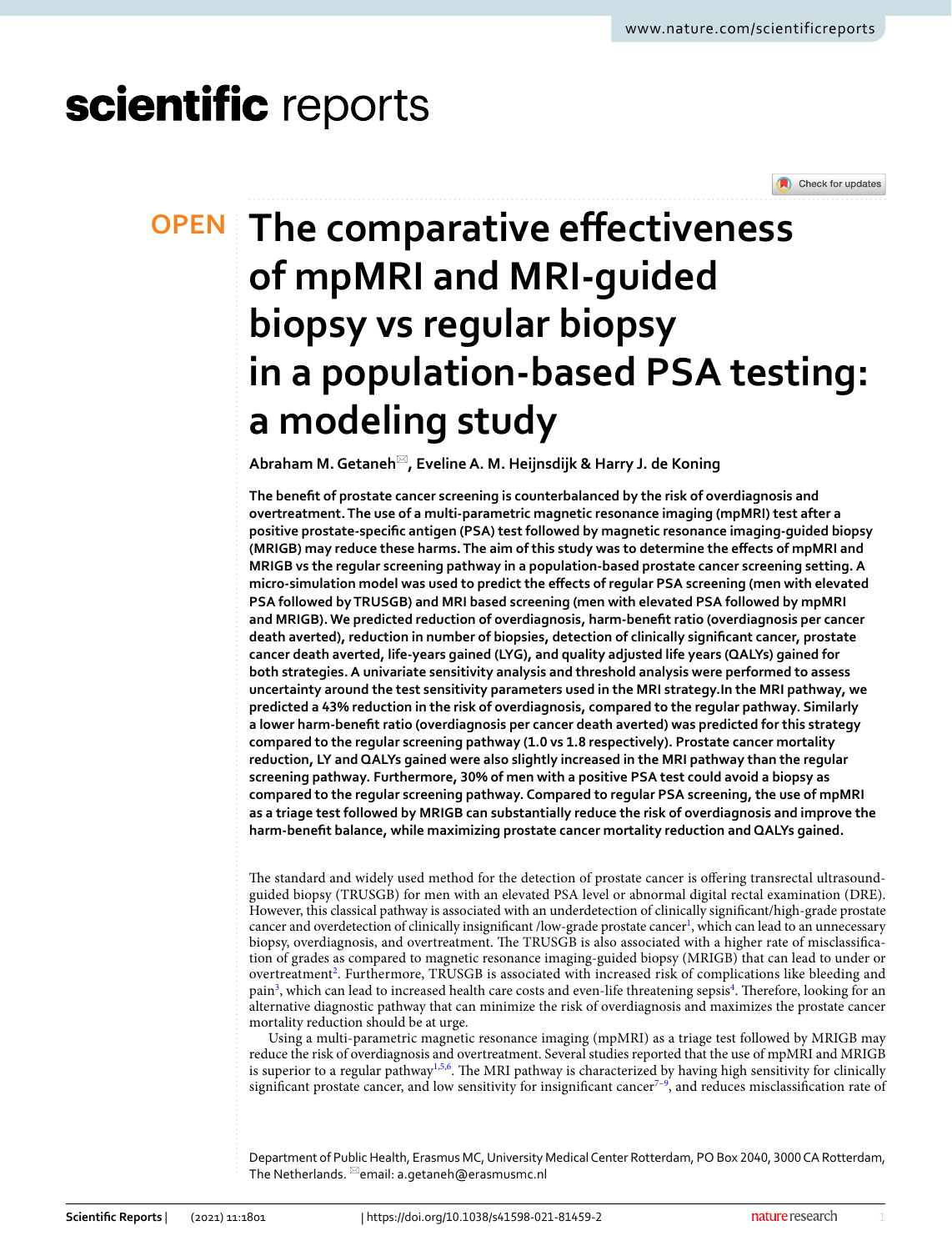grade at biopsy compared to TRUSGB<sup>2</sup>. Furthermore, by using this pathway, a substantial amount of unneces-sary biopsies can be avoided<sup>[6](#page-5-5)</sup>.

Although various studies reported that the use of mpMRI and MRIGB can reduce the detection of indolent prostate cancer, there is no study so far that quantifes the exact efect of this strategy on the risk of overdiagnosis as well as its efect on prostate cancer related death. However, estimation of the long-term efects of screening such as overdiagnosis is unlikely from trial data. Therefore, the aim of this modeling study was to determine the efects of mpMRI and MRIGB as compared to TRUSGB in a population-based prostate cancer screening setting.

## **Materials and methods**

**MISCAN model.** The micro-simulation screening analysis (MISCAN) prostate cancer model<sup>10–12</sup> was used to evaluate the long-term efects of prostate cancer screening using regular pathway (positive PSA test followed by TRUSGB) vs MRI pathway (positive PSA test followed by mpMRI and MRIGB). Microsimulation is a modeling technique that typically uses a large sample size of individual units (microunits), each with a unique set of attributes, and allows for simulations of downstream events on the basis of predefned states and the transition probabilities between those states over time<sup>13</sup>. Likewise, MISCAN prostate model is a stochastic model that simulates individual life histories, natural history of prostate cancer, efect of treatment at baseline (without screening), and the efect of screening. Each individual in the simulation starts with no prostate cancer, and through time there is a chance to transit to preclinical prostate cancer. There are eighteen pre-clinical detectable states with a combination of three stages (T1, T2, and T3), three Gleason scores (7, less than 7, and greater than 7), and two metastatic states (whether or not the cancer is metastasized). From each pre-clinical state, the tumors can progress to a more advanced state, can be clinically diagnosed, or be screen detected (Appendix\_Figure S1).

Afer detection, the person is assigned to either radical prostatectomy (RP), radiation therapy (RT), or Active surveillance (AS). Distribution of the treatments depends on age, stage, and Gleason score as described befor[e14](#page-6-5)[–16](#page-6-6). Baseline survival (in the absence of treatment) from a clinical diagnosis of prostate cancer was modeled by ftting a Cox model to Surveillance, Epidemiology, and End Results (SEER) survival data from the pre-PSA era (1983–1986), as described in a previous study<sup>14</sup>. The effect of treatment on survival for localized prostate cancer cases was modeled using a hazard ratio of 0.56 for those who received RP as compared with those without treatment<sup>[17](#page-6-7)</sup>. The same effect was assumed for RT. For metastasized prostate cancer cases, it was assumed that palliative treatment has no efect on survival.

The benefit of PSA screening on prostate cancer mortality was modeled using a lead time dependent cure probability (mortality beneft increases with lead time). Lead time is the years by which detection of the cancer is advanced by screening compared with the clinical situation<sup>[16](#page-6-6)</sup>. If a man is cured, he will not die from prostate cancer; but if he is not cured the date and cause of death are not changed due to earlier detection by screening. Death from other causes was modeled based on Dutch life table<sup>18</sup>.

The MISCAN prostate model was calibrated to European Randomized Study of Screening for Prostate Cancer (ERSPC) data as has been described before<sup>12</sup>. In order to account the younger age groups (50–54 years), the model was also calibrated to prostate cancer incidence among the Dutch population between 1989 and 2013 from age 50 to age 75 (5-years categories), and the observed prostate cancer mortality over the same period was used for validation<sup>19</sup>. Further descriptions about the four components of MISCAN prostate model (demography, natural history, screening and treatment) can be found at [https://cisnet.fexkb.net/mp/pub/CISNET\\_ModelProf](https://cisnet.flexkb.net/mp/pub/CISNET_ModelProfile_PROSTATE_ERASMUS_001_12152009_69754.pdf) [le\\_PROSTATE\\_ERASMUS\\_001\\_12152009\\_69754.pdf](https://cisnet.flexkb.net/mp/pub/CISNET_ModelProfile_PROSTATE_ERASMUS_001_12152009_69754.pdf).

**Screening strategy.** In our previous study, we compared more than 200 population-based prostate cancer screening strategies, and we found that screening with 3 years interval at ages 55–64 would be the optimum screening strategy<sup>19</sup>. All men with an elevated serum PSA level (cut-off 3 ng/mL) were referred to TRUSGB in that study. Tose who were positive at TRUSGB were assigned to either RP, RT or AS according to the treatment distribution mentioned before. The biopsy compliance rate after a positive screen test result was assumed to be 90%, with a sensitivity of 90% as observed in the ERSPC Rotterdam dat[a20](#page-6-10)[,21](#page-6-11). An 80% screening attendance rate was assumed. The total number of biopsies was calculated by using the number of screen detected cancers and a mean positive predictive value of 22.7% of a biopsy in the screen arm of the  $ERSPC<sup>21</sup>$  and by using the number of clinically detected cancers and the positive predictive value of 35.8% of a biopsy in the control arm<sup>22</sup>.

In the present study, we included mpMRI as a triage test to this screening strategy (screening with 3-year intervals at ages 55–64) for those men with an elevated PSA level (cut-off 3 ng/mL) before referring them to a biopsy (MRIGB) (Fig. [1\)](#page-2-0). PIRADS scores of 3–5 were considered positive for the mpMRI test. It is important to note that we did not use a combined biopsy, rather those men with positive mpMRI tests were subjected only to an MRI-guided biopsy (no systematic biopsy). The same screening attendance and biopsy compliance were assumed as in the regular pathway. A positive predictive value of 58%[23](#page-6-13) was assumed to calculate the total number of biopsies in this strategy. Men positive at MRIGB were assigned to the same treatment options as in TRUSGB. Grade specifc sensitivity values for mpMRI and MRIGB were mainly based on literature that used meta-analysis (Table [1](#page-2-1)). Although a very recent meta-analysis reported by Drost et al.<sup>[24](#page-6-14)</sup> was not included in our study, most of the test sensitivity parameter values reported in that study are within the range of the values that we used for our sensitivity analysis. We also accounted for misclassifcation of grades both in the MRIGB and regular biopsy. In our study misclassifcation of grades represents only wrong classifcation of clinically signifcant cancer in to insignifcant cancer at biopsy. For the MRIGB we used an 8.7% misclassifcation rate based on Ahdoot et al.<sup>[2](#page-5-1)</sup>. For the regular biopsy 16.8%, 36.3% and 60% of misclassification were reported<sup>2,[25](#page-6-15),26</sup>, and we used the intermediate 36.3%.

We compared the two strategies in terms of a harm-beneft ratio (overdiagnosis per death averted), reduction of overdiagnosis, reduction of number biopsied, detection of clinically signifcant cancer, death averted, life-years

2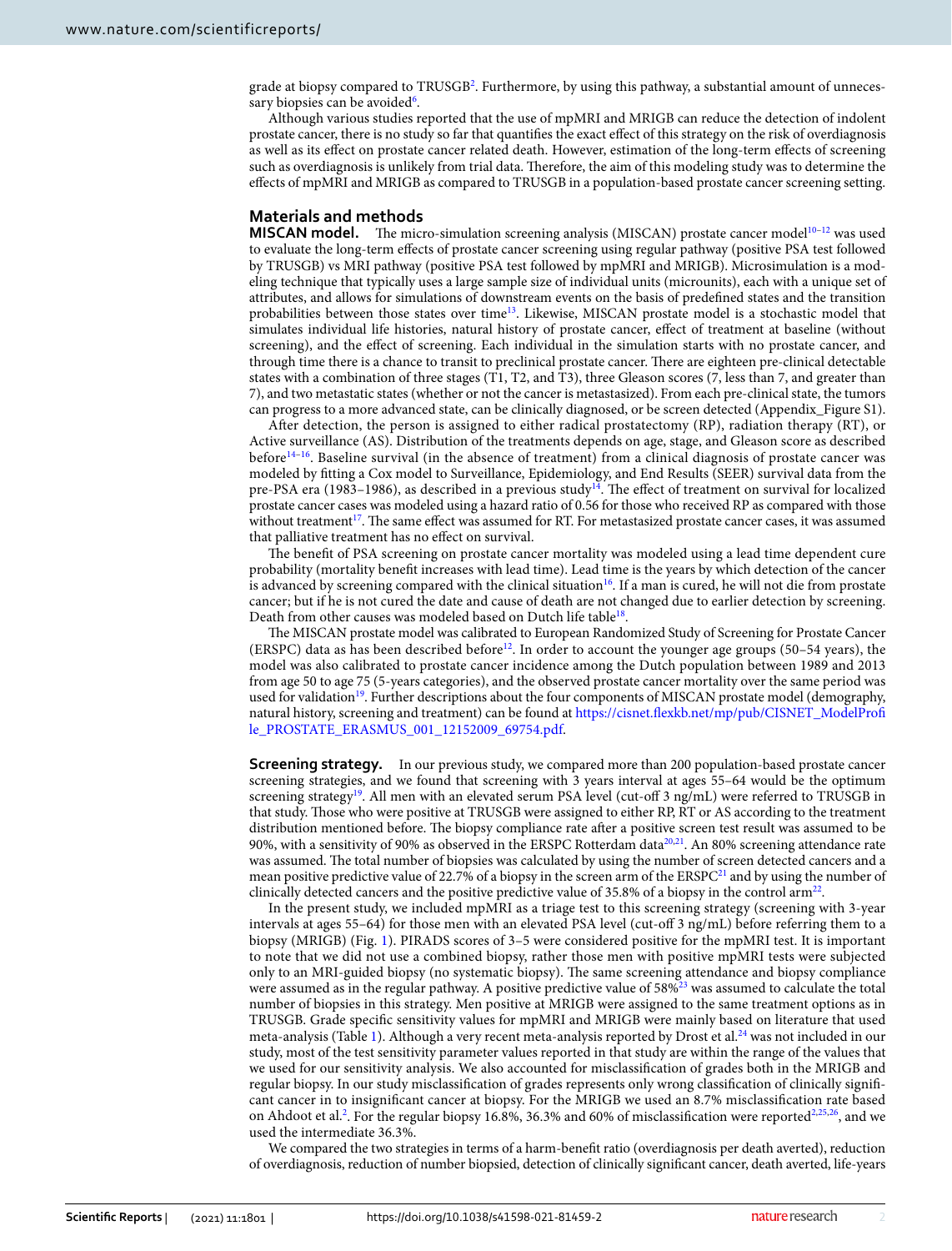

<span id="page-2-0"></span>**Figure 1.** Schematic representation of the MRI pathway (M) and regular pathway (R). *mpMRI* multi parametric magnetic resonance imaging, *MRIGB* magnetic resonance imaging-guided biopsy, *MRI* magnetic resonance imaging, *TRUSGB* transrectal ultrasound-guided biopsy.

| Variable                                   | Value                         | <b>References</b>                 |
|--------------------------------------------|-------------------------------|-----------------------------------|
| Sensitivity of mpMRI for high grade cancer | $0.94$ (range $0.70 - 0.97$ ) | Sathianathen et al. <sup>37</sup> |
| Overall sensitivity of mpMRI <sup>a</sup>  | $0.74$ (95% CI 0.66-0.81)     | de Rooij et al. <sup>38</sup>     |
| Sensitivity of MRIGB for low grade cancer  | $0.44$ (95% CI 0.26-0.64)     | Schoots et al. <sup>29</sup>      |
| Sensitivity of MRIGB for high grade cancer | 0.91 (95% CI 0.87-0.94)       | Schoots et al. <sup>29</sup>      |

<span id="page-2-1"></span>**Table 1.** Sensitivity values for the MRI pathway used in the model. *mpMRI* multi parametric magnetic resonance imaging, MRIGB magnetic resonance imaging-guided biopsy. <sup>a</sup>Used as a sensitivity of mpMRI for low grade cancer in our model.

gained, life-years gained (LYG) per death averted, QALYs gained and QALYs gained per death averted. In this study, clinically signifcant prostate cancer was defned as Gleason score 7 or more and clinically insignifcant cancer as Gleason score 6 and less<sup>5</sup>. In both screening strategies, a hypothetical cohort of 10 million men was simulated over a lifetime period. All the results are reported per 1000 men.

**Quality of life.** The quality adjusted life-years (QALYs) were calculated based on the utility estimates of given health states where patients remain for a certain period of time. The utility values range between 0 (death) and 1 (perfect health), and one minus the utility value gives a loss in utility at each health state. By multiplying the number of men in a given health state with the loss in utility and the duration of the health state, the loss in quality of life was calculated. The utility estimate (0.96) and duration (1 week) for mpMRI were based on Grana et al.<sup>27</sup>. There is evidence that MRIGB is associated with less frequent adverse outcomes compared with TRUSGB<sup>3</sup>. Therefore, we assumed 50% lower disutility for MRIGB compared with that of TRUSGB. All other utilities and durations were based on our previous study<sup>[12](#page-6-3)</sup> (Appendix\_Table S1).

**Sensitivity analysis.** To check the robustness of our results, we performed a one-way sensitivity analysis on the harm-beneft ratio (overdiagnosis per death averted) of the MRI pathway. Because the performance and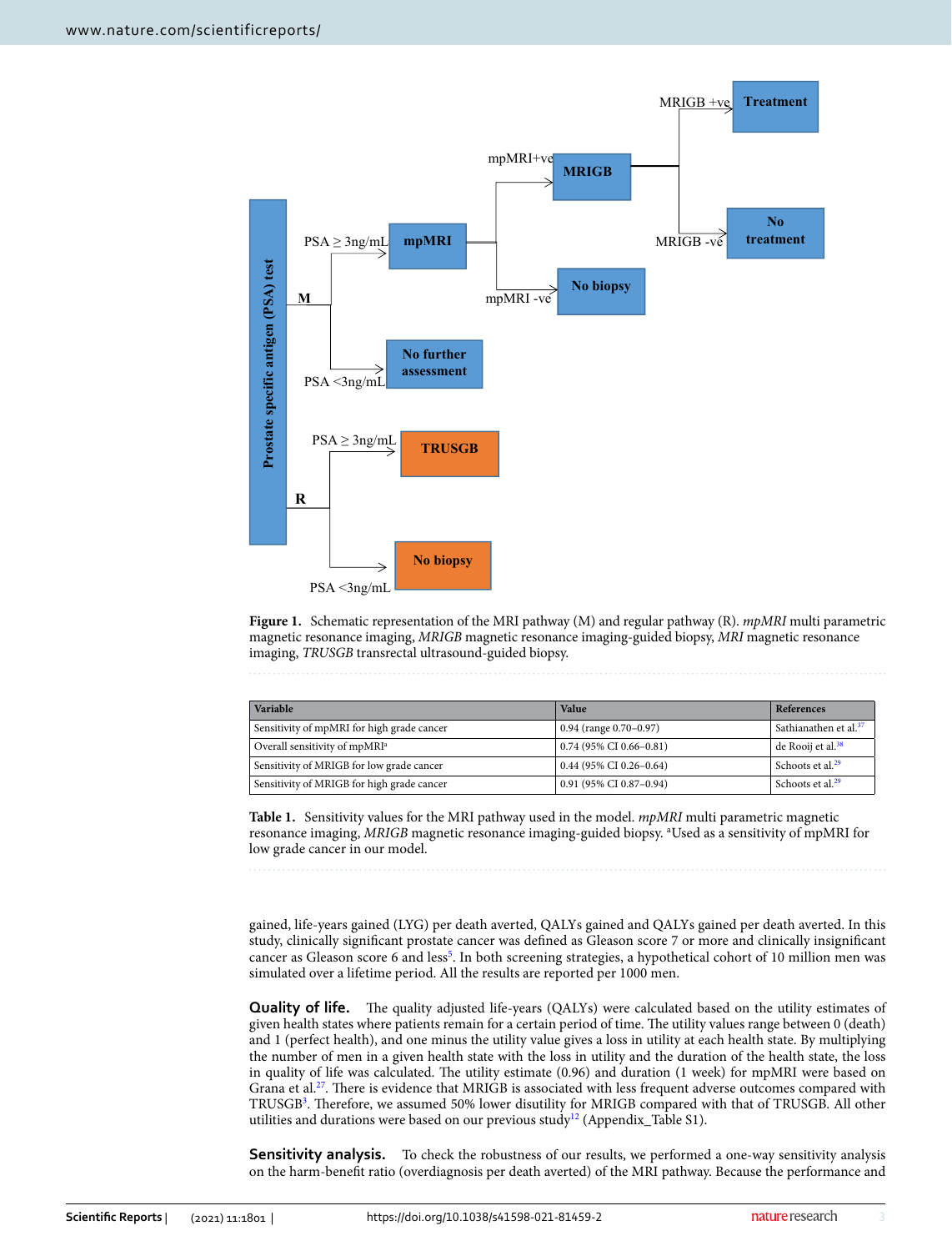interpretation of both mpMRI and MRIGB are highly infuenced by the specialists (radiologist or urologist) skills, we varied the test sensitivity parameters for the analysis using the 95% confdence intervals indicated in Table [1](#page-2-1). A threshold analysis was also performed on QALYs per death averted by changing the baseline sensitivity values of the mpMRI and MRIGB simultaneously.

**Ethics declarations.** No human or animal subjects are involved in this study (it is a modeling study).

### **Results**

**Base model.** The total numbers of men referred to a biopsy were 396 and 278 for the regular and the MRI pathway respectively, a 30% reduction (Table [2\)](#page-4-0). Our model predicted 16 overdiagnosed cases for the regular pathway and 9 (43% reduction) for the MRI pathway (overdiagnosed cancer was defned as a prostate cancer detected during screening but would not have been clinically diagnosed during the man's life time in the absence of screening). The model predicted a 2.7% higher prostate cancer mortality reduction for the MRI pathway than the regular pathway (8.77 vs 8.53). The MRI based screening was also associated with a lower harm-benefit ratio (overdiagnosis per cancer death averted) than the regular screening (1.0 vs 1.8). Our model predicted a higher LY gained (85 vs 81.6) and QALYs gained (80.2 vs 77) in the MRI pathway than the regular screening pathway.

Clinically signifcant prostate cancer was detected in 51.3 men in the MRI pathway, as compared with 36 in the regular pathway (30% increment in the detection rate of clinically signifcant prostate cancer). In contrary, fewer men were diagnosed with clinically insignifcant prostate cancer in the MRI pathway than the regular pathway (59 vs 80.8), which resulted in a 27% reduction. However, the MRI pathway was also associated with an 11% risk of missing clinically signifcant cancer due to not performing biopsy in the mpMRI negative patients.

**Sensitivity analysis.** After varying the baseline sensitivity values of the MRI pathway, using the 95% confdence intervals or ranges, the harm-beneft ratio (overdiagnosis per death averted) remained lower in the MRI pathway than the baseline value  $(1.8)$  of the regular pathway (Fig. [2\)](#page-4-1). The threshold analysis indicated that when the baseline test sensitivity values of the MRI pathway were changed by 14% simultaneously, the QALYs/death averted became the same for the two strategies (Fig. [3\)](#page-5-6). To be the QALYs per death averted in favour of the MRI pathway, the sensitivity of mpMRI and MRIGB for clinically signifcant prostate cancer should be higher than 81% and 78% respectively; whereas, for that of clinically insignifcant prostate cancer it should be lower than 84% and 50% respectively.

### **Discussion**

The benefit of prostate cancer screening in reducing advanced stage disease or mortality is counterbalanced by the risk of overdiagnosis and overtreatment<sup>[28](#page-6-21)</sup>. In our study, when mpMRI was applied after a positive PSA test and followed by MRIGB, the risk of overdiagnosis was decreased substantially (by 43%) compared with the regular screening. Tis result can be taken confrmatory for previous studies that proposed the use of mpMRI and MRIGB as a potential means to reduce the risk of overdiagnosis. The lower harm-benefit ratio predicted in the present study could also inform policymakers about the role of MRI in a population-based prostate cancer screening.

When the MRI pathway was used instead of the regular pathway, 30% of men avoided biopsies. A recent study by Kasivisvanathan et al.<sup>[5](#page-5-4)</sup> reported a 28% biopsy reduction due to the use of mpMRI and MRIGB. As compared to the regular pathway, the MRI pathway was also associated with a 30% higher detection rate and 27% lower detection rate for clinically significant and insignificant prostate cancer, respectively. A meta-analysis<sup>[29](#page-6-20)</sup> concluded that MRIGB has a higher detection rate for clinically signifcant prostate cancer and a lower detection rate for insignificant cancer compared with TRUSGB. More specifically, Siddiqui et al.<sup>[30](#page-6-22)</sup> reported MRIGB increases the detection of high risk cancer by 30% (compared to TRUSGB), and Leest et al.[31](#page-6-23) indicated TRUSGB would over detect insignifcant cancer in 20%. Te number (percentage) of clinically signifcant cancers reported in our study (in both pathways) are lower than the number reported by Kasivisvanathan et al. 2018, who used the same definition. The main reason for this discrepancy could be the difference in population characteristics of the two studies. For instance, the upper age limit included in the present study was 64 years, whereas in Kasivisvanathan et al. 2018 the mean age was 64±7. Therefore, the older age groups in the Kasivisvanathan et al. 2018 may contribute to the higher number of high grade cancers (grade 7 and above) than reported in our study. Although it is difcult to directly compare our results with the above studies (because of diferences such as, population characteristics, follow-up period and screening strategy), the general conclusion is the same: the use of mpMRI and MRI guided biopsy is superior over that of the regular pathway.

Using of the MRI pathway resulted in an increased LYG, QALYs gained, and prostate cancer death averted compared to the regular pathway. The increased in LYG and mortality benefit in the MRI pathway can be explained by the increased detection of clinically signifcant cancer (by about 30%), and the lower misclassifcation rate of grades by MRIGB (compared to TRUSGB), that were included in our model. On the other hand, the lower detection rate of clinically insignifcant cancer in the MRI pathway could explain the higher QALYs gained. However, the MRI pathway also failed to detect around 11% of clinically signifcant cancer, that would be detected in the regular pathway, and this could explain the smaller diference in mortality beneft between the two strategies. This percentage is in agreement with a previous study by Pokorny et al.<sup>[6](#page-5-5)</sup>. The small QALYs difference reported between the two strategies may raise a question of whether the MRI-pathway can be an efficient strategy, especially in relation to the initial additional expenditures required in the MRI-pathway. However, a substantial amount of biopsies were avoided as a result of using the MRI pathway, and this could compensate for the additional expenditures.

4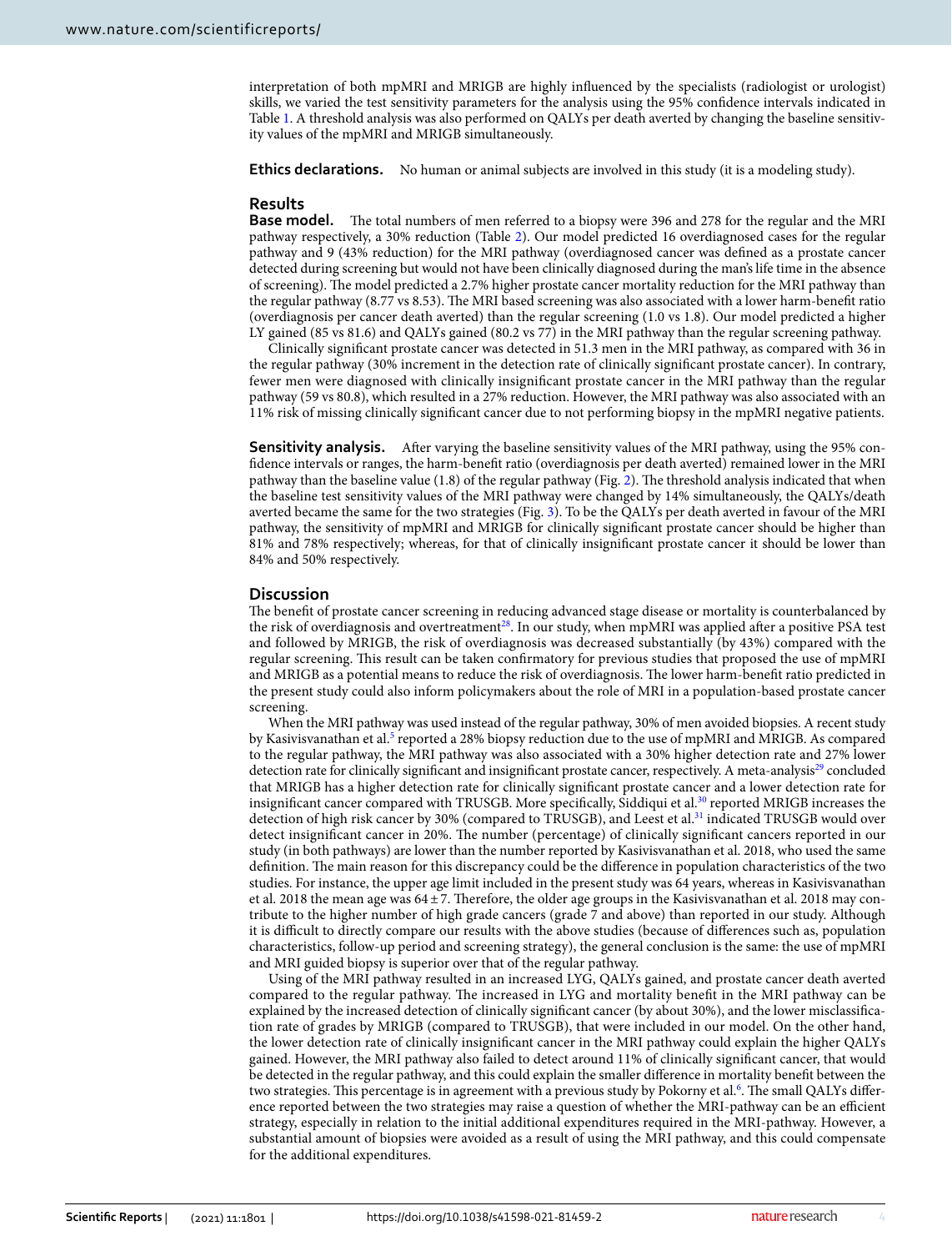|                                                                                               | Regular pathway | <b>MRI</b> pathway | <b>Difference</b> |
|-----------------------------------------------------------------------------------------------|-----------------|--------------------|-------------------|
| Number of men biopsied                                                                        | 396             | 278                | $118 (-30\%)$     |
| Total number of clinically insignificant <sup>a</sup> cancer detected at biopsy               | 80.8            | 58.9               | $21.9(-27%)$      |
| Total number of clinically <sup>b</sup> significant cancer detected at biopsy                 | 36.0            | 51.3               | $15.3 (+29.8%)$   |
| Percent clinical significant cancer missed in the MRI-pathway due to reduction in<br>biopsies | -               | 10.8%              |                   |
| Number overdiagnosed <sup>c</sup>                                                             | 15.6            | 8.9                | $6.7(-43%)$       |
| Number of prostate cancer deaths averted                                                      | 8.53            | 8.77               | $0.24 (+2.7%)$    |
| Overdiagnosed cases per death averted                                                         | 1.8             | 1.0                | $0.8$ ( $-44\%$ ) |
| Life-years gained                                                                             | 81.6            | 85.0               | $3.4 (+4%)$       |
| LY gained per death averted                                                                   | 9.57            | 9.70               | $0.13 (+3%)$      |
| Quality adjusted life-years gained                                                            | 77.0            | 80.2               | $3.2 (+3.9\%)$    |
| QALY gained per death averted                                                                 | 9.0             | 9.14               | $0.14 (+ 1.5%)$   |

<span id="page-4-0"></span>**Table 2.** Predictions of the efects of prostate cancer screening for men between age 55–64 at 3 years intervals using regular pathway and MRI pathway, per 1000 men. <sup>a</sup>Clinically insignificant cancer was defined as Gleason score 6 and below (it contains both screen detected and interval cancer). <sup>b</sup>Clinically significant prostate cancer was defned as Gleason score 7 or more (it contains both screen detected and interval cancer). c Overdiagnosed cancer was defned as a prostate cancer detected during screening but would not have been clinically diagnosed during the man's life time in the absence of screening.



<span id="page-4-1"></span>**Figure 2.** Tornedo diagram of one-way sensitivity analysis on the harm-beneft ratio (over diagnosis per cancer death averted) for the MRI pathway. sens.MRIGB low grade- sensitivity of magnetic resonance imaging-guided biopsy for low grade prostate cancer; sens.MRIGB high grade- sensitivity of magnetic resonance imagingguided biopsy for high grade prostate cancer; sens.mpMRI low grade- sensitivity of multi-parametric magnetic resonance imaging for low grade prostate cancer; sens.mpMRI high grade- sensitivity of multi-parametric magnetic resonance imaging for high grade prostate cancer.

Our prediction of the lower harm beneft ratio (overdiagnosis per death averted) for the MRI pathway than the regular pathway was robust to the sensitivity analysis (Fig. [2](#page-4-1)). It is also important to note from the fgure that, increasing the sensitivity of mpMRI and MRIGB for high grade cancer resulted in a more better harm beneft ratio, and lowering theses sensitivities relatively worse the ratio. In contrary, lowering the sensitivity of mpMRI and MRIGB for low grade cancer makes the ratio more better, and increasing these sensitivities makes the ratio relatively worse. The threshold analysis showed that when the baseline test sensitivity values of the MRI pathway were changed by 14% simultaneously (this means increasing the sensitivities of mpMRI and MRIGB for low grade cancer and decreasing for high grade cancer by 14% simultaneously), the QALYs per death averted became the same for the two strategies. Tis may signify the importance of adhering to proper imaging protocol as well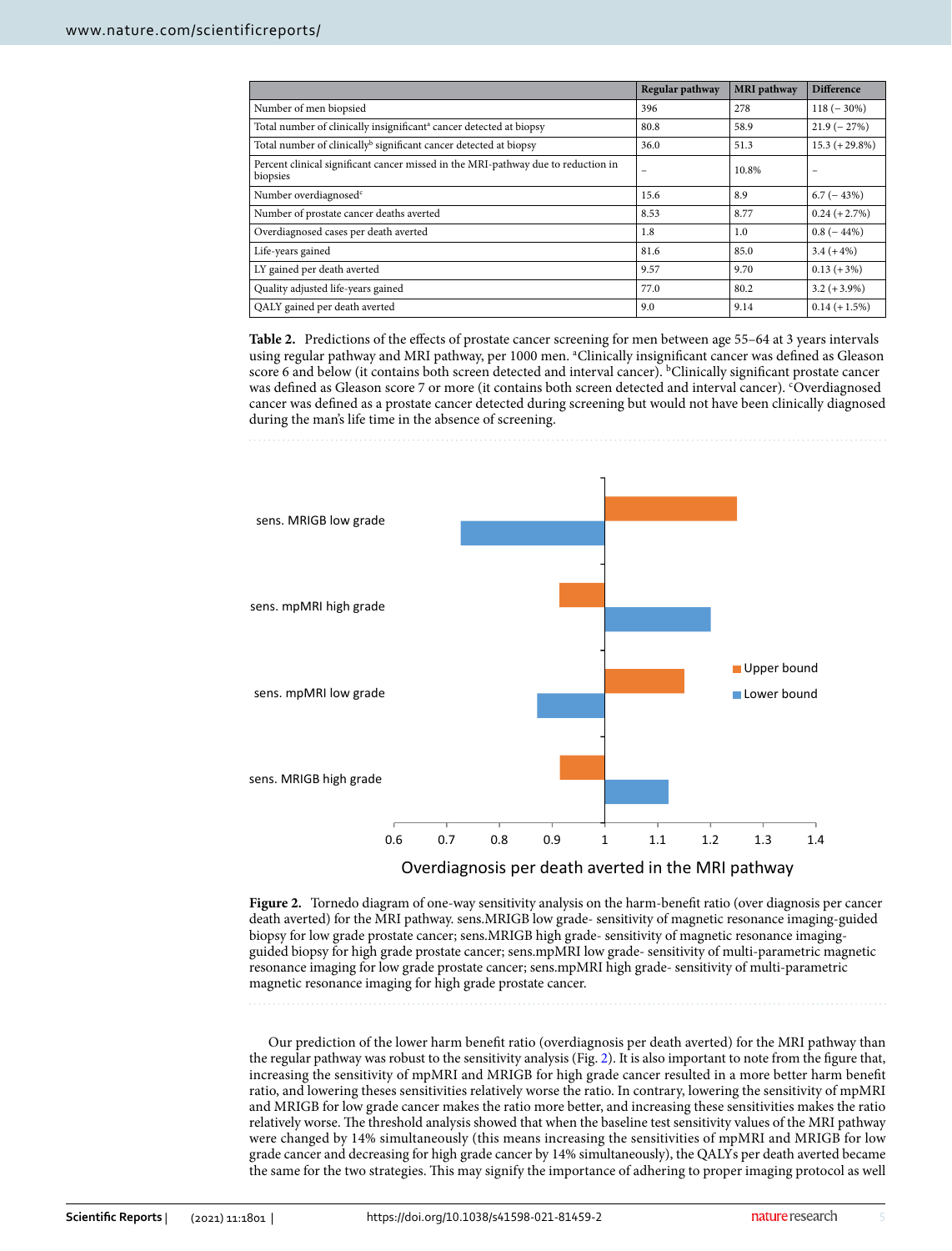

<span id="page-5-6"></span>**Figure 3.** A threshold analysis diagram indicating the QALYs per cancer death averted continues to be in favor of the MRI pathway when the sensitivity values of the MRI pathway were changed simultaneously by up to 14% (this means increasing the sensitivities of mpMRI and MRIGB for low grade cancer and decreasing for high grade cancer by up to 14% simultaneously). Increasing the sensitivity for low grade cancer means detecting more Gleeson 6 cancer and decreasing the sensitivity for high grade cancer means detecting fewer clinically signifcant cancer which reduce the QALY per death averted.

as interpretation by the radiologist/urologist. A review by Stabile eta al<sup>[32](#page-6-24)</sup> indicated that there are various factors afecting the performance of mpMRI and MRIGB, among these radiologists' reading experience and urologists'/ radiologists' biopsy experience were the main ones.

An important strength of this study is that we were able to quantify the efect of MRI based prostate cancer screening on the risk of overdiagnosis, which is obviously not observable in trial studies. We also quantifed the efect of the MRI pathway on the harm-beneft ratio (overdiagnosis per death averted) as compared to the regular pathway, which was also not reported in previous studies. Furthermore, we were able to evaluate the MRI pathway in a population based screening setting. Although our model is calibrated to the Dutch prostate cancer incidence, the results may also be extrapolated to other western populations with similar prostate cancer incidence trends. Study shows that in Western Europe, the incidence of prostate cancer has been on the rise<sup>[33](#page-6-25)</sup>.

Our study has also certain limitations. First, we assumed the same mortality beneft for radiation therapy as that of radical prostatectomy, since there is no clinical trial that compared the two treatment directly. We also assumed that treatment options will not change in both strategies. However, treatment behavior may change in the future, such as more active surveillance than now. Cost is another important factor which was not included in this study. However, avoidance of biopsies and subsequent biopsy related complications and treatment costs, probably make the MRI pathway cost-efective or at least compensate its additional costs. Various studies, though not population-based studies, indicated that the inclusion of mpMRI afer a positive PSA test followed by MRIguided biopsy is cost-efective compared to a regular prostate cancer screening pathway[34](#page-6-26)[–36.](#page-6-27) Future studies are needed to evaluate this in a population-based screening settings. Lastly, a probabilistic sensitivity analysis was not included in our study: only a one-way sensitivity analysis and threshold analysis were included.

In conclusion, our modeling results indicated that the use of mpMRI afer a positive PSA test followed by MRIGB can substantially reduce the risk of overdiagnosis and improve the harm-beneft ratio, while maximizing prostate cancer mortality reduction and QALYs gained, as compared to the regular screening pathway.

Received: 15 September 2020; Accepted: 5 January 2021 Published online: 19 January 2021

#### **References**

- <span id="page-5-0"></span>1. Ahmed, H.U., Bosaily, A.E.-S., & Brown, L.C., et al. Diagnostic accuracy of multi-parametric MRI and TRUS biopsy in prostate cancer (PROMIS): A paired validating confrmatory study. *Lancet.* **389**(10071), 815–822 (2017).
- <span id="page-5-1"></span>2. Ahdoot, M. *et al.* MRI-targeted, systematic, and combined biopsy for prostate cancer diagnosis. *N. Engl. J. Med.* **382**(10), 917–928 (2020).
- <span id="page-5-2"></span>3. Merriel, S.W.D., Hardy, V., Tompson, M.J., Walter, F.M., & Hamilton, W. Patient-centered outcomes from multiparametric MRI and MRI-guided biopsy for prostate cancer: A systematic review. *J. Am. College Radiol.* (2019).
- <span id="page-5-3"></span>4. Loeb, S. *et al.* Systematic review of complications of prostate biopsy. *Eur. Urol.* **64**(6), 876–892 (2013).
- <span id="page-5-4"></span>5. Kasivisvanathan, V. *et al.* MRI-targeted or standard biopsy for prostate-cancer diagnosis. *N. Engl. J. Med.* **378**(19), 1767–1777 (2018).
- <span id="page-5-5"></span>6. Pokorny, M. R. *et al.* Prospective study of diagnostic accuracy comparing prostate cancer detection by transrectal ultrasound– guided biopsy versus magnetic resonance (MR) imaging with subsequent MR-guided biopsy in men without previous prostate biopsies. *Eur. Urol.* **66**(1), 22–29 (2014).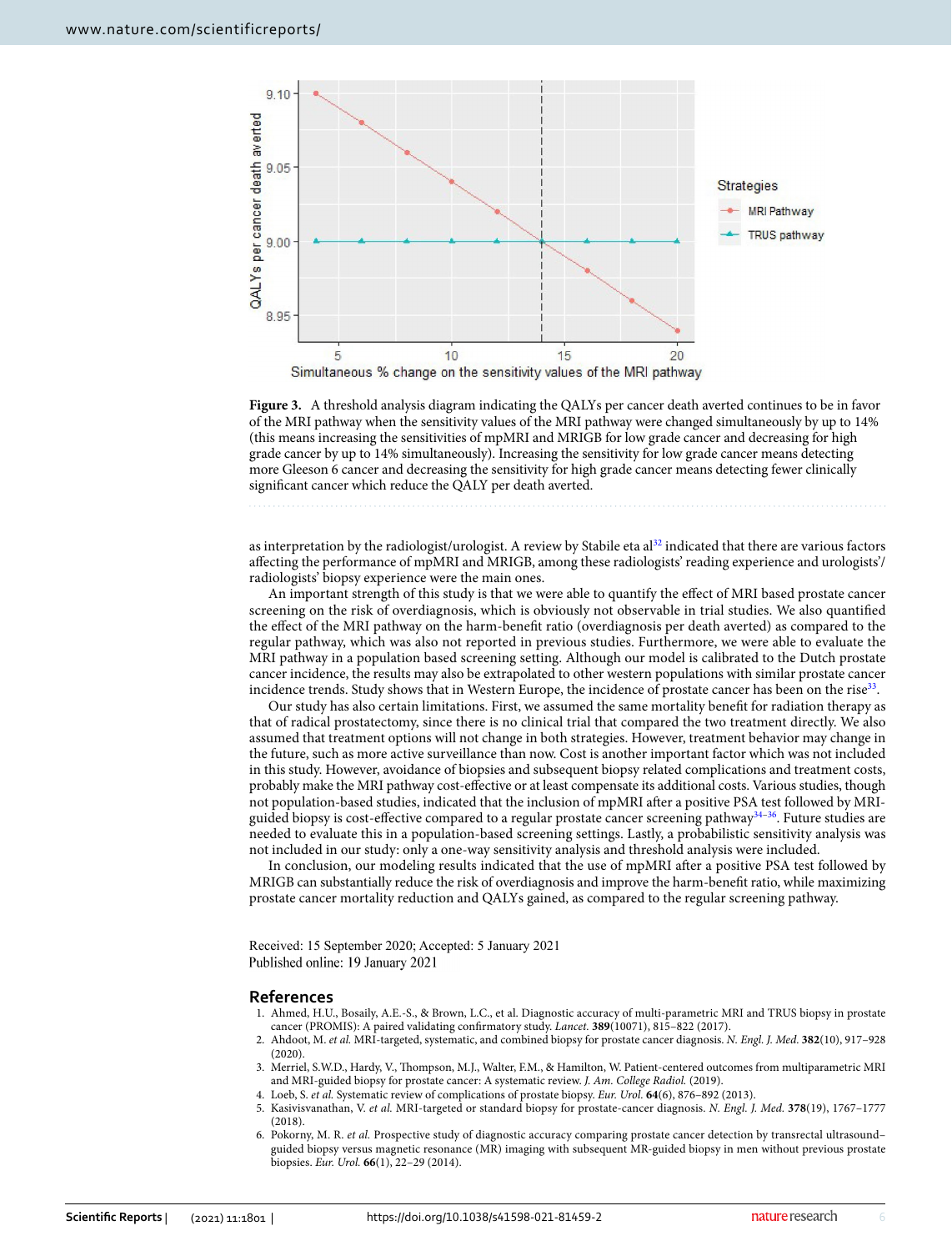- <span id="page-6-0"></span>7. Venderink, W. *et al.* Results of targeted biopsy in men with magnetic resonance imaging lesions classifed equivocal, likely or highly likely to be clinically signifcant prostate cancer. *Eur. Urol.* **73**(3), 353–360 (2018).
- 8. Turkbey, B. *et al.* Multiparametric prostate magnetic resonance imaging in the evaluation of prostate cancer. *CA Cancer J. Clin.* **66**(4), 326–336 (2016).
- <span id="page-6-1"></span>9. Stabile, A., Giganti, F., Emberton, M. & Moore, C. M. MRI in prostate cancer diagnosis: Do we need to add standard sampling? A review of the last 5 years. *Prostate Cancer Prostatic Dis.* **21**(4), 473–487 (2018).
- <span id="page-6-2"></span>10. Wever, E. M. *et al.* Prostate-specifc antigen screening in the United States vs in the European Randomized Study of Screening for Prostate Cancer-Rotterdam. *J. Natl. Cancer Inst.* **102**(5), 352–355 (2010).
- 11. Heijnsdijk EAM, De Carvalho TM, Auvinen A, et al. Cost-efectiveness of prostate cancer screening: a simulation study based on ERSPC data. *JNCI* **107**(1) (2015).
- <span id="page-6-3"></span>12. Heijnsdijk, E. A. M. *et al.* Quality-of-life efects of prostate-specifc antigen screening. *N. Engl. J. Med.* **367**(7), 595–605 (2012).
- <span id="page-6-4"></span>13. Çağlayan, Ç. *et al.* Microsimulation modeling in oncology. *JCO Clin. Cancer Inf.* **2**, 1–11 (2018).
- <span id="page-6-5"></span>14. Heijnsdijk, E.A.M., Gulati, R., & Tsodikov, A., et al. Lifetime benefts and harms of PSA-based risk screening for prostate cancer. *JNCI* (2020).
- 15. Etzioni, R. *et al.* The prostate cancer conundrum revisited: Treatment changes and prostate cancer mortality declines. *Cancer* **118**(23), 5955–5963 (2012).
- <span id="page-6-6"></span>16. de Koning, H. J. *et al.* The efficacy of prostate-specific antigen screening: Impact of key components in the ERSPC and PLCO trials. *Cancer* **124**(6), 1197–1206 (2018).
- <span id="page-6-7"></span>17. Bill-Axelson, A. *et al.* Radical prostatectomy or watchful waiting in early prostate cancer. *N. Engl. J. Med.* **370**(10), 932–942 (2014). 18. van der Meulen, A. *Life tables and Survival analysys* (Statstics, Netherlands, 2012).
- <span id="page-6-9"></span><span id="page-6-8"></span>19. Getaneh AM, Heijnsdijk EAM, Roobol MJ, de Koning HJ. Assessment of harms, benefts, and cost-efectiveness of prostate cancer screening: A micro-simulation study of 230 scenarios [published online ahead of print, 2020 Aug 19]. *Cancer Med*. [https://doi.](https://doi.org/10.1002/cam4.3395) [org/10.1002/cam4.3395](https://doi.org/10.1002/cam4.3395)
- <span id="page-6-10"></span>20. Schröder, F. H. *et al.* Eleven-year outcome of patients with prostate cancers diagnosed during screening afer initial negative sextant biopsies. *Eur. Urol.* **57**(2), 256–266 (2010).
- <span id="page-6-11"></span>21. Postma, R. *et al.* Cancer detection and cancer characteristics in the European Randomized Study of Screening for Prostate Cancer (ERSPC)–Section Rotterdam: A comparison of two rounds of screening. *Eur. Urol.* **52**(1), 89–97 (2007).
- <span id="page-6-12"></span>22. Otto, S. J. *et al.* Efective PSA contamination in the Rotterdam section of the European Randomized Study of Screening for Prostate Cancer. *Int. J. Cancer.* **105**(3), 394–399 (2003).
- <span id="page-6-13"></span>23. Gaunay, G. *et al.* Role of multi-parametric MRI of the prostate for screening and staging: Experience with over 1500 cases. *Asian J. Urol.* **4**(1), 68–74 (2017).
- <span id="page-6-14"></span>24. Drost, F.-J.H., Osses, D., & Nieboer, D., et al. Prostate magnetic resonance imaging, with or without magnetic resonance imagingtargeted biopsy, and systematic biopsy for detecting prostate cancer: A Cochrane systematic review and meta-analysis. *Eur. Urol.* 77(1):78–94 (2020).
- <span id="page-6-15"></span>25. Epstein, J. I., Feng, Z., Trock, B. J. & Pierorazio, P. M. Upgrading and downgrading of prostate cancer from biopsy to radical prostatectomy: incidence and predictive factors using the modifed Gleason grading system and factoring in tertiary grades. *Eur. Urol.* **61**(5), 1019–1024 (2012).
- <span id="page-6-16"></span>26. Beckmann, K. *et al.* Extent and predictors of grade upgrading and downgrading in an Australian cohort according to the new prostate cancer grade groupings. *Asian J. Urol.* **6**(4), 321–329 (2019).
- <span id="page-6-17"></span>27. Grann, V. R. *et al.* Comparative efectiveness of screening and prevention strategies among BRCA1/2-afected mutation carriers. *Breast Cancer Res. Treat.* **125**(3), 837–847 (2011).
- <span id="page-6-21"></span>28. Pashayan, N. *et al.* Mean sojourn time, overdiagnosis, and reduction in advanced stage prostate cancer due to screening with PSA: Implications of sojourn time on screening. *Br. J. Cancer.* **100**(7), 1198 (2009).
- <span id="page-6-20"></span>29. Schoots, I. G. *et al.* Magnetic resonance imaging–targeted biopsy may enhance the diagnostic accuracy of signifcant prostate cancer detection compared to standard transrectal ultrasound-guided biopsy: A systematic review and meta-analysis. *Eur. Urol.* **68**(3), 438–450 (2015).
- <span id="page-6-22"></span>30. Siddiqui, M. M. *et al.* Comparison of MR/ultrasound fusion–guided biopsy with ultrasound-guided biopsy for the diagnosis of prostate cancer. *JAMA* **313**(4), 390–397 (2015).
- <span id="page-6-23"></span>31. van der Leest, M. *et al.* Head-to-head comparison of transrectal ultrasound-guided prostate biopsy versus multiparametric prostate resonance imaging with subsequent magnetic resonance-guided biopsy in biopsy-naïve men with elevated prostate-specifc antigen: A large prospective multicenter clinical study. *Eur. Urol.* **75**(4), 570–578 (2019).
- <span id="page-6-24"></span>32. Stabile, A., Giganti, F., & Kasivisvanathan, V., et al. Factors infuencing variability in the performance of multiparametric magnetic resonance imaging in detecting clinically signifcant prostate cancer: A systematic literature review. *Eur. Urol. Oncol* (2020).
- <span id="page-6-25"></span>33. Wong, M. C. S. *et al.* Global incidence and mortality for prostate cancer: Analysis of temporal patterns and trends in 36 countries. *Eur. Urol.* **70**(5), 862–874 (2016).
- <span id="page-6-26"></span>34. de Rooij, M. *et al.* Cost-efectiveness of magnetic resonance (MR) imaging and MR-guided targeted biopsy versus systematic transrectal ultrasound–guided biopsy in diagnosing prostate cancer: A modelling study from a health care perspective. *Eur Urol.* **66**(3), 430–436 (2014).
- 35. Cerantola, Y., Dragomir, A., Tanguay, S., Bladou, F., Aprikian, A., & Kassouf, W. Cost-efectiveness of multiparametric magnetic resonance imaging and targeted biopsy in diagnosing prostate cancer. Paper presented at: Urologic Oncology: Seminars and Original Investigations (2016).
- <span id="page-6-27"></span>36. Venderink, W., Govers, T. M., de Rooij, M., Fütterer, J. J. & Sedelaar, J. P. M. Cost-efectiveness comparison of imaging-guided prostate biopsy techniques: systematic transrectal ultrasound, direct in-bore MRI, and image fusion. *Am. J. Roentgenol.* **208**(5), 1058–1063 (2017).
- <span id="page-6-18"></span>37. Sathianathen, N. J. *et al.* Cost-efectiveness analysis of active surveillance strategies for men with low-risk prostate cancer. *Eur. Urol.* **75**(6), 910–917 (2019).
- <span id="page-6-19"></span>38. de Rooij, M., Hamoen, E. H. J., Fütterer, J. J., Barentsz, J. O. & Rovers, M. M. Accuracy of multiparametric MRI for prostate cancer detection: A meta-analysis. *Am. J. Roentgenol.* **202**(2), 343–351 (2014).

# **Acknowledgements**

Tis publication was made possible by Grant Number 1U01CA199338 from the National Cancer Institute as part of the Cancer Intervention and Surveillance Modeling Network (CISNET). Its contents are solely the responsibility of the authors and do not necessarily represent the official views of the National Cancer Institute.

# **Author contributions**

Conceptualization: all authors. data curation: A.M.G. and E.A.M.H. Formal analysis: A.M.G. Funding acquisition: H.J.K. Investigation: all authors. Methodology: all authors. Writing—original draf: A.M.G. Writing—review, and editing: all authors. All authors have read and approved the manuscript.

7